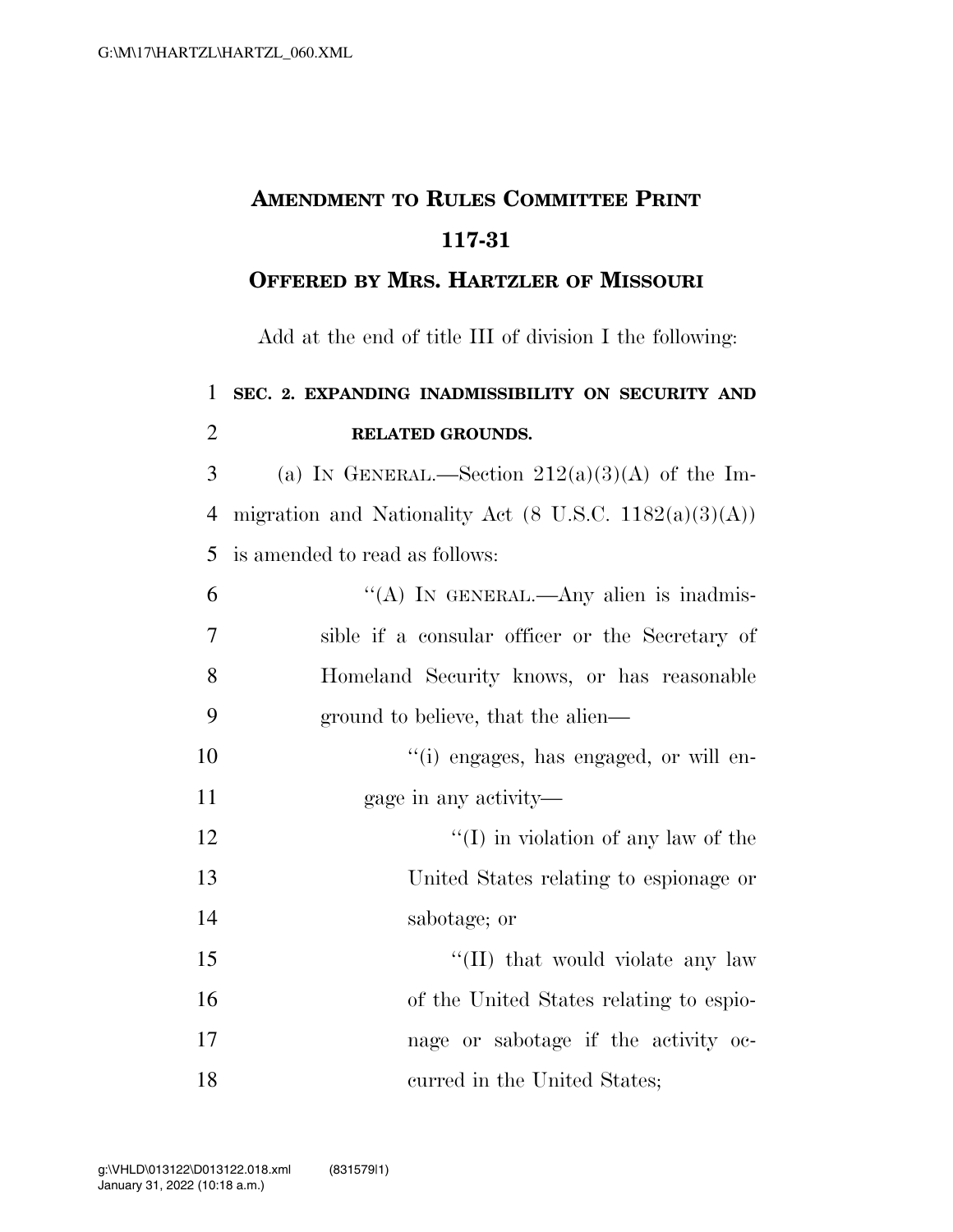| $\mathbf{1}$   | "(ii) engages, has engaged, or will en-                               |
|----------------|-----------------------------------------------------------------------|
| $\overline{2}$ | gage in any activity in violation or evasion                          |
| 3              | of any law prohibiting the export from the                            |
| $\overline{4}$ | United States of goods, technology, or sen-                           |
| 5              | sitive information;                                                   |
| 6              | "(iii) seeks to enter the United States                               |
| 7              | to engage solely, principally, or incidentally                        |
| 8              | in any other unlawful activity;                                       |
| 9              | "(iv) seeks to enter the United States                                |
| 10             | to engage solely, principally, or incidentally                        |
| 11             | in any activity a purpose of which is the                             |
| 12             | opposition to, or the control or overthrow                            |
| 13             | of, the Government of the United States by                            |
| 14             | force, violence, or other unlawful means; or                          |
| 15             | $f'(v)$ is the spouse or child of an alien                            |
| 16             | who is inadmissible under this subpara-                               |
| 17             | graph, if the activity causing the alien to                           |
| 18             | be found inadmissible occurred within the                             |
| 19             | last $5$ years.".                                                     |
| 20             | (b) WAIVER AUTHORITY.—Section $212(d)(3)(A)$ of                       |
| 21             | Immigration and Nationality Act (8 U.S.C.<br>the                      |
| 22             | $1182(d)(3)(A)$ is amended by striking "(other than para-             |
| 23             | graphs $(3)(A)(i)(I)$ , $(3)(A)(ii)$ , $(3)(A)(iii)$ , $(3)(C)$ , and |
| 24             | clauses (i) and (ii) of paragraph $(3)(E)$ of such sub-               |
| 25             | section)" each place such phrase appears and inserting                |